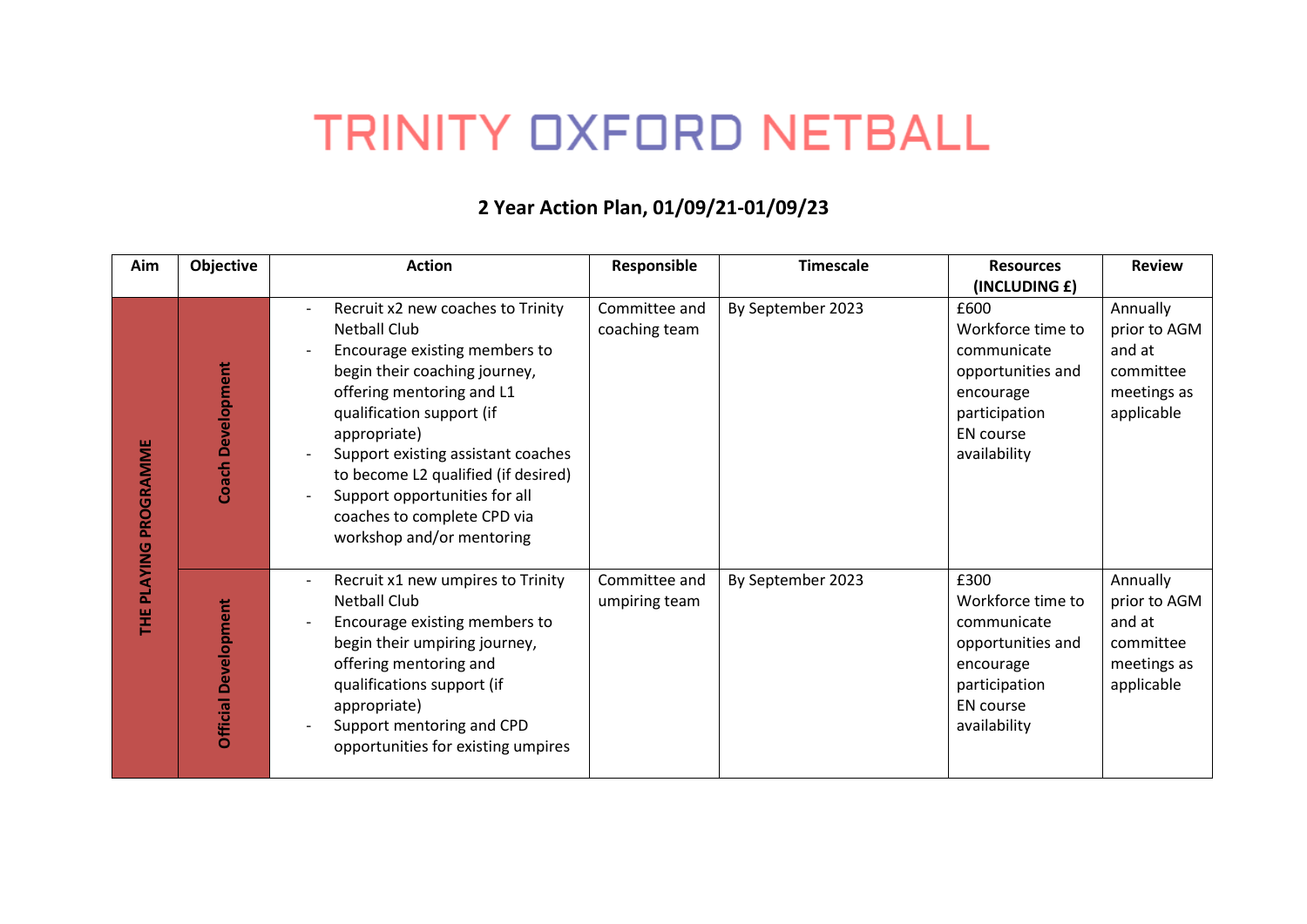| Player Development          | To reintroduce an u11 section with<br>a qualified coach (Bee Netball)<br>Support the academies. Send as<br>many athletes to trials that we can<br>identity as talent<br>To improve the development of<br>athletes over 17 by offering senior<br>netball opportunities<br>Increase senior team participation<br>by providing regional, prem plus<br>and OXNL netball<br>Offer regional netball for | Committee and<br>coaching team       | By September 2023<br>Ongoing<br>By September 2022<br>By September 2023<br>By September 2021 | <b>Bee Netball course</b><br>Academy<br>Entry into leagues<br>(South and Oxon) -<br>£800<br>Liaise with PWG | Annually<br>prior to AGM<br>and at<br>committee<br>meetings as<br>applicable |
|-----------------------------|---------------------------------------------------------------------------------------------------------------------------------------------------------------------------------------------------------------------------------------------------------------------------------------------------------------------------------------------------------------------------------------------------|--------------------------------------|---------------------------------------------------------------------------------------------|-------------------------------------------------------------------------------------------------------------|------------------------------------------------------------------------------|
|                             | u13/16/19<br>Review future club planning to<br>enable regional entry across all age<br>groups<br>Continue to build relationships<br>with Abby, Kidlington, Wallingford<br>and Kites to identify players<br>looking for regional opportunities                                                                                                                                                     |                                      | By September 2022<br>Ongoing                                                                |                                                                                                             |                                                                              |
| <b>Facility Development</b> | Update all risk assessments for<br>new season<br>Ensure all venues and training<br>sessions are CV19 safe, in line with<br>ever changing guidance<br>Finalise new training venue for u17<br>age group to enable double senior<br>session to take place at A&W<br>College                                                                                                                          | Club Manager<br>and Coaching<br>Team | By September 2021<br>Ongoing<br>By September 2021                                           | <b>NA</b>                                                                                                   | <b>End of 2022</b><br>season                                                 |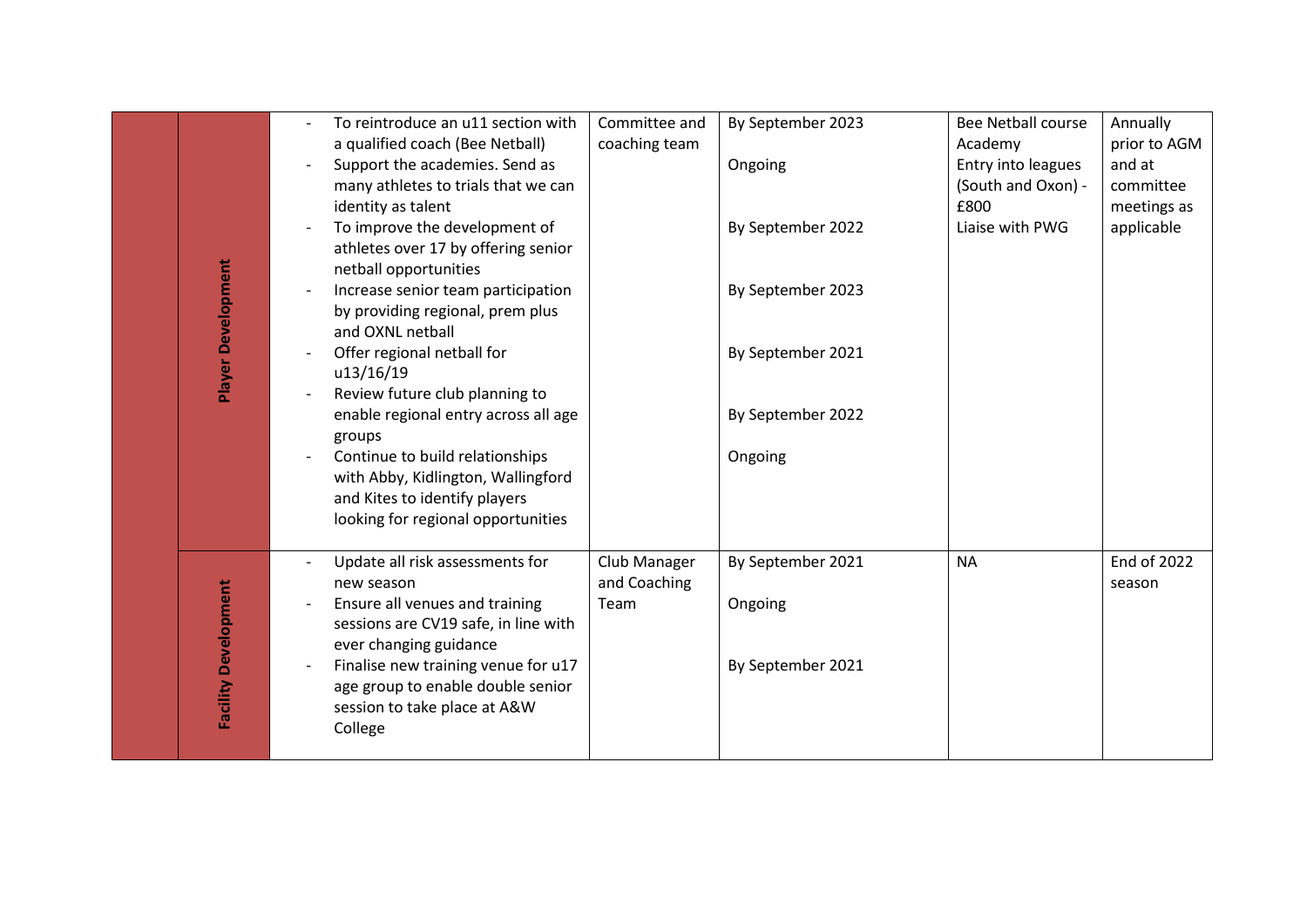| Aim                                           | Objective                                  | <b>Action</b>                                                                                                                                                                                                                                                                                                                                                                                                                       | Responsible                                                                 | <b>Timescale</b> | <b>Resources</b>                                    | <b>Review</b>                                                                |
|-----------------------------------------------|--------------------------------------------|-------------------------------------------------------------------------------------------------------------------------------------------------------------------------------------------------------------------------------------------------------------------------------------------------------------------------------------------------------------------------------------------------------------------------------------|-----------------------------------------------------------------------------|------------------|-----------------------------------------------------|------------------------------------------------------------------------------|
|                                               |                                            |                                                                                                                                                                                                                                                                                                                                                                                                                                     |                                                                             |                  | (INCLUDING £)                                       |                                                                              |
| ш<br>œ<br>WELFA<br>g<br>∢<br>분<br>О<br>5<br>۵ | <b>H&amp;S</b><br>and<br>rding<br>Safeguar | Recruit a second Club Safeguarding<br><b>Officer</b><br>Ensure our safeguarding officer is<br>fully supported in the role and has<br>attended the TTL course<br>Ensure all DBS checks for<br>coaches/volunteers are up to date<br>as required<br>Workforce to attend mandatory<br>safeguarding/ $1st$ Aid courses to<br>ensure qualifications are up to date<br>Ensure continued promotion of<br>club policies and code of conducts | Club<br>Manager/Presid<br>ent<br>Committee<br>Coaches and<br><b>Umpires</b> | Ongoing          | TTL course - £30<br>Workforce<br>courses/DBS - £150 | Annually<br>prior to AGM<br>and at<br>committee<br>meetings as<br>applicable |

| (INCLUDING £)<br>Club Manager &<br>Annually<br>Research any funding opportunities<br>By September 2023<br><b>NA</b><br>Fundraising<br>available through Sportivate/Sport<br>prior to<br>NAGEMENT<br>စိ<br>Coordinator<br>England<br>AGM and at<br>uniti<br>역<br>ø<br>Continue to obtain sponsorship<br>committee<br>5<br>through Studley Wood Golf Club<br>meetings as<br>ō<br>힖<br>훈<br>ō | Aim | <b>Objective</b> | <b>Action</b>                  | Responsible | Timescale | <b>Resources</b> | <b>Review</b> |
|--------------------------------------------------------------------------------------------------------------------------------------------------------------------------------------------------------------------------------------------------------------------------------------------------------------------------------------------------------------------------------------------|-----|------------------|--------------------------------|-------------|-----------|------------------|---------------|
|                                                                                                                                                                                                                                                                                                                                                                                            |     |                  |                                |             |           |                  |               |
| opportunities                                                                                                                                                                                                                                                                                                                                                                              | ΜĀ  | ō                | Research any other sponsorship |             |           |                  | applicable    |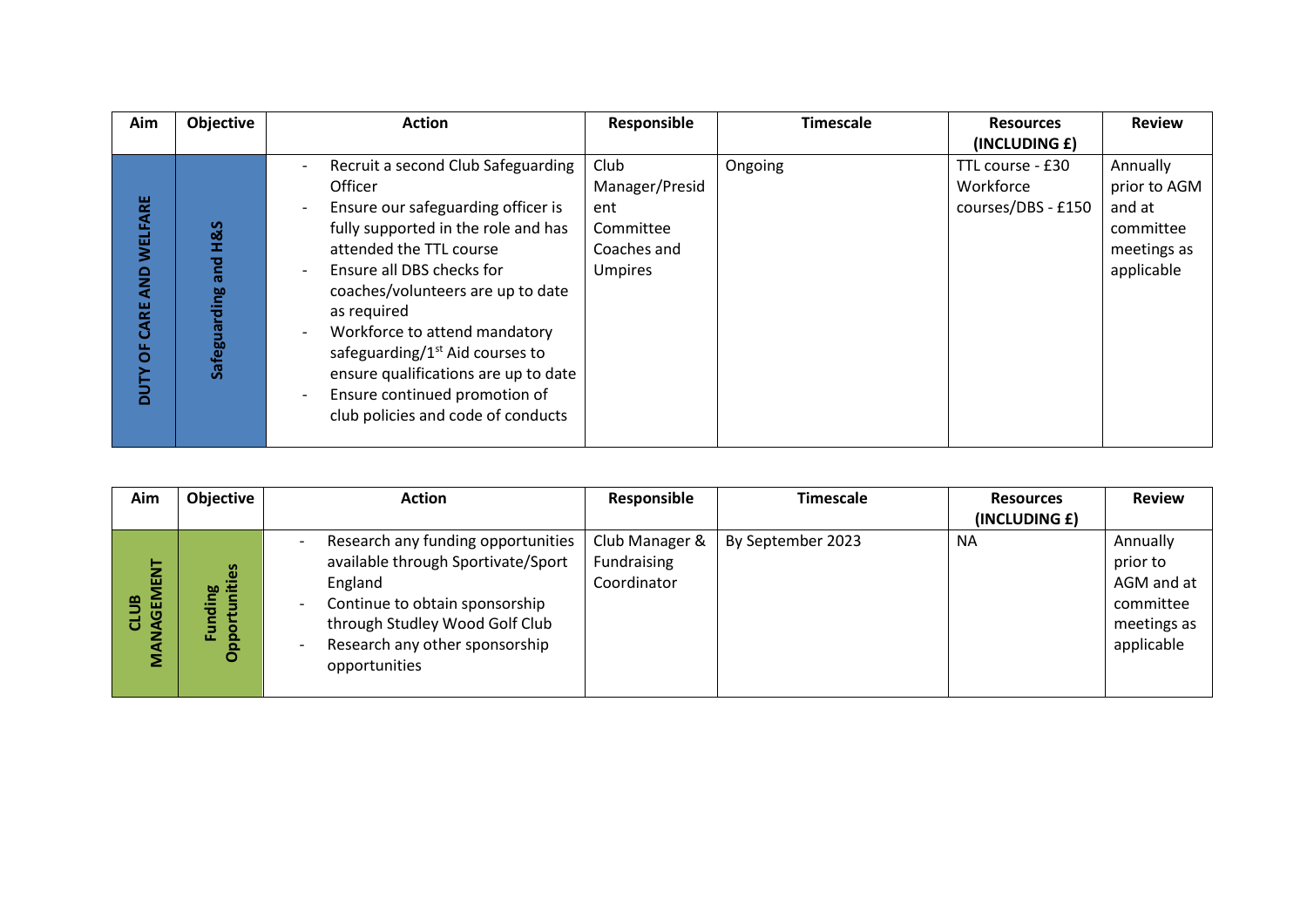| Committee                          | Support CPD opportunities for<br>Committee members<br>Run AGM at the end of each season<br>Hold quarterly committee meetings<br>$\overline{\phantom{a}}$<br>Review longevity of the club and<br>identify members who could take<br>on committee roles<br>Recruit new volunteers<br>Recruit junior, senior and parent<br>$\overline{\phantom{a}}$<br>representatives for each season                                                                            | Club Committee                                                                          | Ongoing<br>Every season<br>Quarterly<br>By September 2022<br>Ongoing<br>Every season | £100 for CPD,<br>meetings and AGM | Annually<br>prior to<br>AGM and at<br>committee<br>meetings as<br>applicable |
|------------------------------------|----------------------------------------------------------------------------------------------------------------------------------------------------------------------------------------------------------------------------------------------------------------------------------------------------------------------------------------------------------------------------------------------------------------------------------------------------------------|-----------------------------------------------------------------------------------------|--------------------------------------------------------------------------------------|-----------------------------------|------------------------------------------------------------------------------|
| <b>Finances and Administration</b> | Share new membership fees and<br>$\overline{\phantom{a}}$<br>host registration evening<br>Share updated affiliation sheets for<br>each age group (and any<br>outstanding payments)<br>Run x2 fundraising events at<br><b>Studley Wood Golf Club</b><br>Manage club accounts, updating<br>progress quarterly at committee<br>meetings and annually for AGM<br>Ensure external audit and review in<br>advance of AGM<br>Update website and share with<br>members | Treasurer and<br>Club Committee<br>Fundraising<br>Coordinator<br>Website<br>Coordinator | Every season                                                                         |                                   | Annually<br>prior to<br>AGM and at<br>committee<br>meetings as<br>applicable |

| Aim                   | <b>Objective</b>                   | <b>Action</b>                                                                                                                      | Responsible                                                      | Timescale | <b>Resources</b>                                                               | <b>Review</b>                                                  |
|-----------------------|------------------------------------|------------------------------------------------------------------------------------------------------------------------------------|------------------------------------------------------------------|-----------|--------------------------------------------------------------------------------|----------------------------------------------------------------|
| <b>RING</b><br>ш<br>靣 | ρg<br>ၑ<br>o<br>ō<br>త్త<br>ω<br>ō | Recruit as many young coaches and<br>umpires as possible<br>Ensure we support any young<br>volunteer that wants any<br>opportunity | Club<br>Committee,<br>Coaches and<br><b>Umpires</b><br>Volunteer | Ongoing   | <b>EN POYP Award</b><br>Workforce<br>Website and<br>volunteer<br>announcements | Annually<br>prior to AGM<br>and at<br>committee<br>meetings as |
| ក                     | $\bar{\bullet}$<br>്മ              | Offer support to all young players<br>completing DofE to volunteer with<br>Trinity for leadership element                          | Coordinator                                                      |           |                                                                                | applicable                                                     |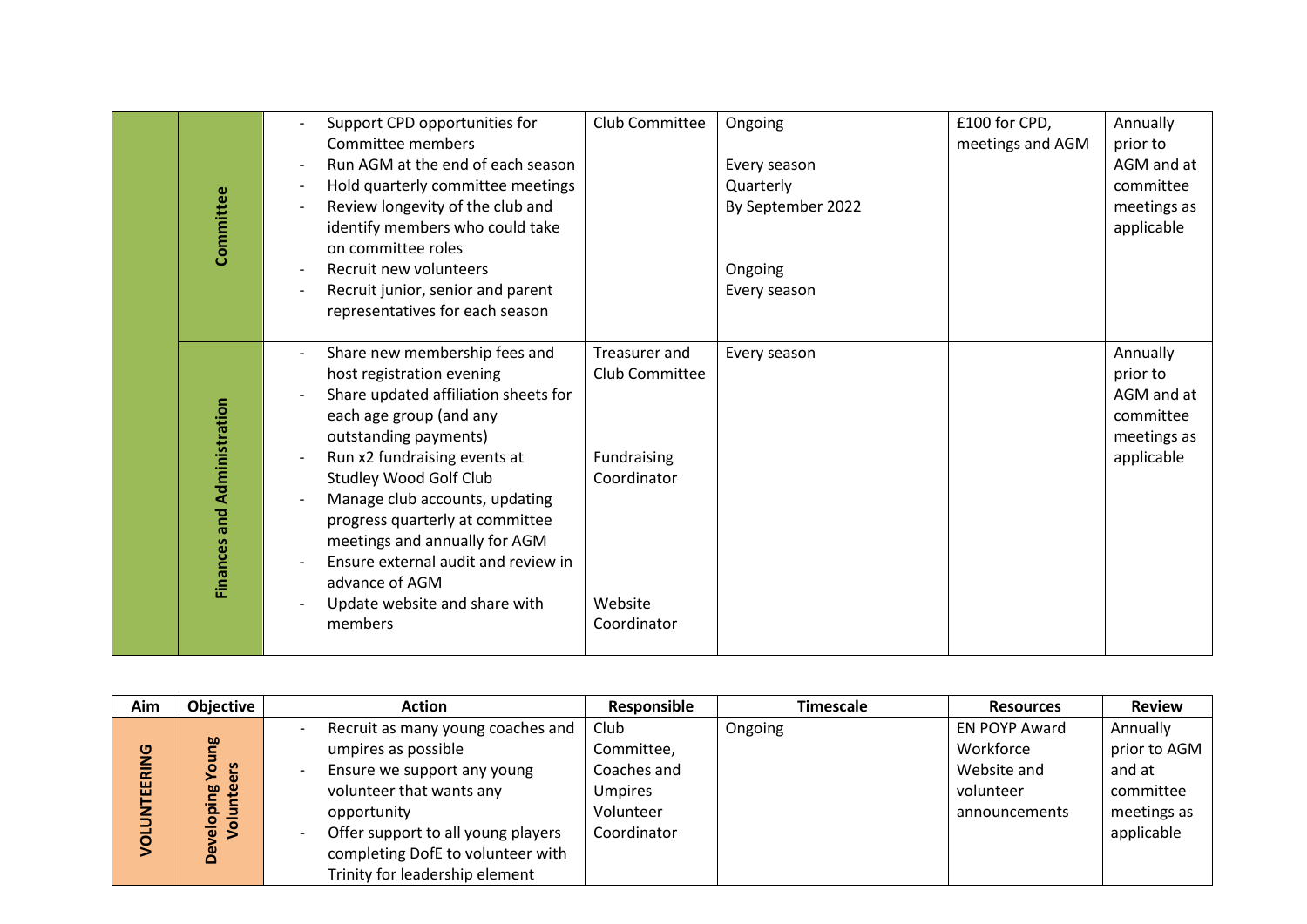|                                              | Encourage all young volunteers to<br>register for the Pass on your<br>passion programme to ensure they<br>feel rewarded and recognised in<br>wider programme                                                                                                                                    |                                                                                             |         |                  |                                                                              |
|----------------------------------------------|-------------------------------------------------------------------------------------------------------------------------------------------------------------------------------------------------------------------------------------------------------------------------------------------------|---------------------------------------------------------------------------------------------|---------|------------------|------------------------------------------------------------------------------|
| Recruitment<br>Retention<br>Volunteer<br>and | Promote volunteer vacancies<br>across Oxfordshire netball network<br>to attract new members<br>Retain existing volunteer workforce<br>$\overline{\phantom{a}}$<br>by providing clear support lines and<br>development in roles<br>Run Awards evening to recognise<br>all players and volunteers | Club Committee<br>Social Secretary<br><b>Umpires</b><br>Coaches<br>Volunteer<br>Coordinator | Ongoing | £200 recognition | Annually<br>prior to AGM<br>and at<br>committee<br>meetings as<br>applicable |

| Aim                                                                                    | Objective                         | <b>Action</b>                                                                                                                                                                                                                                                                                                                                                      | Responsible                 | <b>Timescale</b> | <b>Resources</b> | <b>Review</b>                                                                |
|----------------------------------------------------------------------------------------|-----------------------------------|--------------------------------------------------------------------------------------------------------------------------------------------------------------------------------------------------------------------------------------------------------------------------------------------------------------------------------------------------------------------|-----------------------------|------------------|------------------|------------------------------------------------------------------------------|
| <b>DINIC</b><br>ш<br><b>SS</b><br><b>MEMBE</b><br>QNA<br>$\frac{0}{2}$<br><b>RECRI</b> | <b>ers</b><br>قع<br>60<br>÷<br>قع | Promote new member<br>opportunities on our<br>website/social media and via flyers<br>Develop new juniors into the club<br>via school links with x3 primary and<br>x3 secondary schools in<br>Oxfordshire<br>Offer regional netball for talented<br>players across Oxfordshire (several<br>as $2^{nd}$ affiliation)<br>Discuss new member opportunities<br>with NDO | Club Manager<br>and Coaches | Ongoing          | <b>NA</b>        | Annually<br>prior to AGM<br>and at<br>committee<br>meetings as<br>applicable |